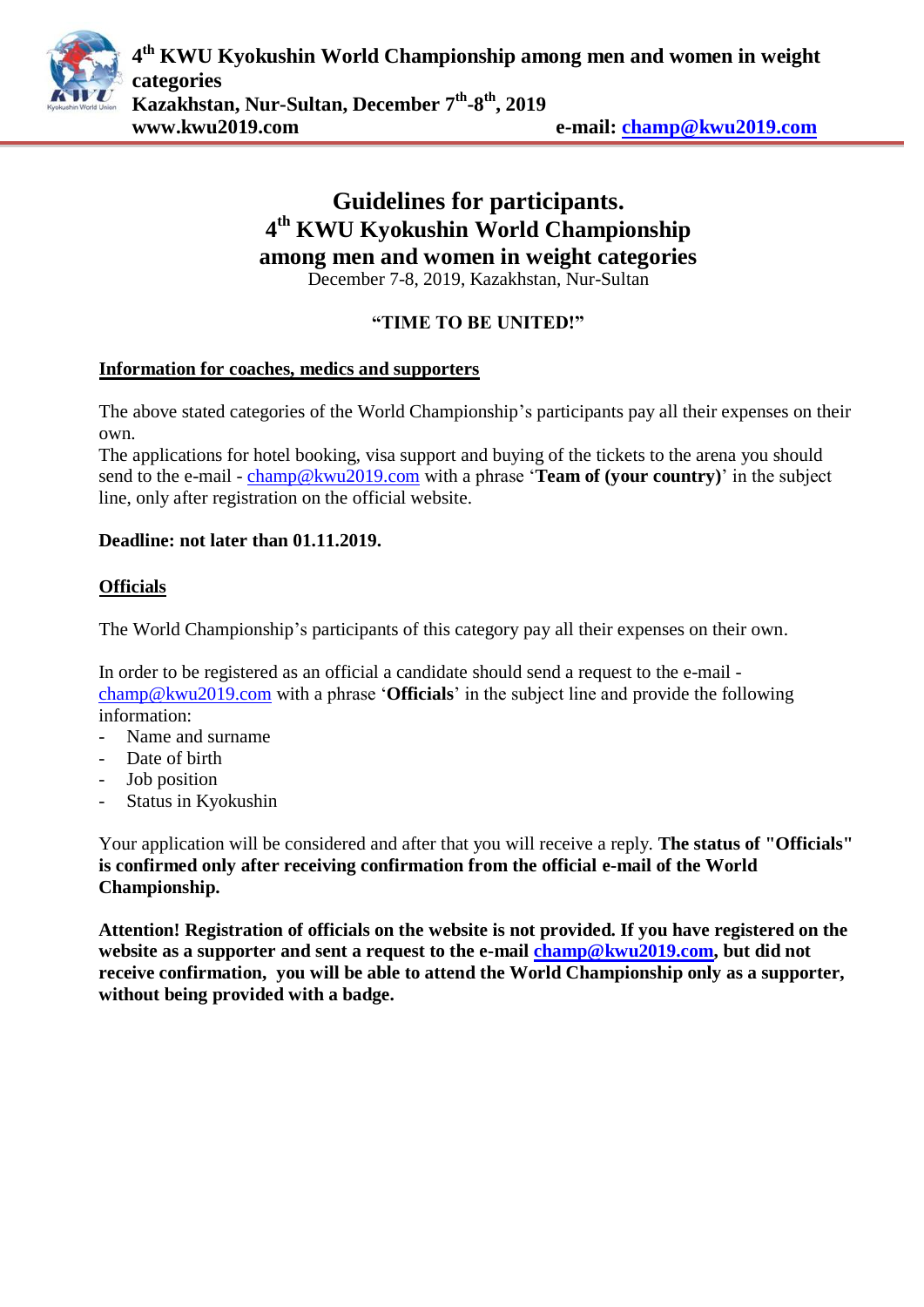

#### **Judges**

The official judges are selected on the side of KWU among the KWU accredited judges. The list of the approved judges is published on the official website of the World Championship – [www.kwu2019.com.](http://www.kwu2019.com/)

Candidates for judging can take part in the judging seminar, which will be held on December 4-6, 2019 in Nur-Sultan. To do this they should send a request to the e-mail [champ@kwu2019.com](mailto:champ@kwu2019.com) with a phrase **'Candidates for judging'** in the subject line. All financial expenses they pay on their own.

The Supreme Judge of the World Championship is Yuri Trutnev,  $6<sup>th</sup>$  Dan, Russia. The Deputy Supreme Judge of the World Championship is Ramil Gabbasov, 5<sup>th</sup> Dan, Russia.

#### **Visa support**

In order to get visa support from KWU you should complete the following steps:

1) To register competitors, coaches, medics and supporters on the official website of the championship.

2) To send the request to the official e-mail of the World Championship – [champ@kwu2019.com](mailto:champ@kwu2019.com) with a list of candidates for judging (with a phrase **«Candidates for judging»**), and a list of the Officials (with a phrase **«Officials»** in the subject line). Please attach to this email their passport copies (a page with photo) in a good quality.

3) To book a **Hotel** for supporters, candidates for judging, officials, coaches and medics by sending a request to the official e-mail of the World Championship.

4) To send to the e-mail - [champ@kwu2019.com](mailto:champ@kwu2019.com) a request for visa support with a phrase **«Visas for (your country) »**.

#### **Please see the order of enter and stay of foreigners in the Republic of Kazakhstan in Annex 1. Find your country in the list and check whether you need visa.**

#### **Recommendations concerning flights**

All categories of the World Championship's participants cover the cost of their flight to Nur-Sultan and back on their own.

The Organizing Committee highly recommends buying a unified ticket from the city, where you live to Kazakhstan since it can:

- a) significantly lower the risk of a late arrival,
- b) significantly reduce your expenses.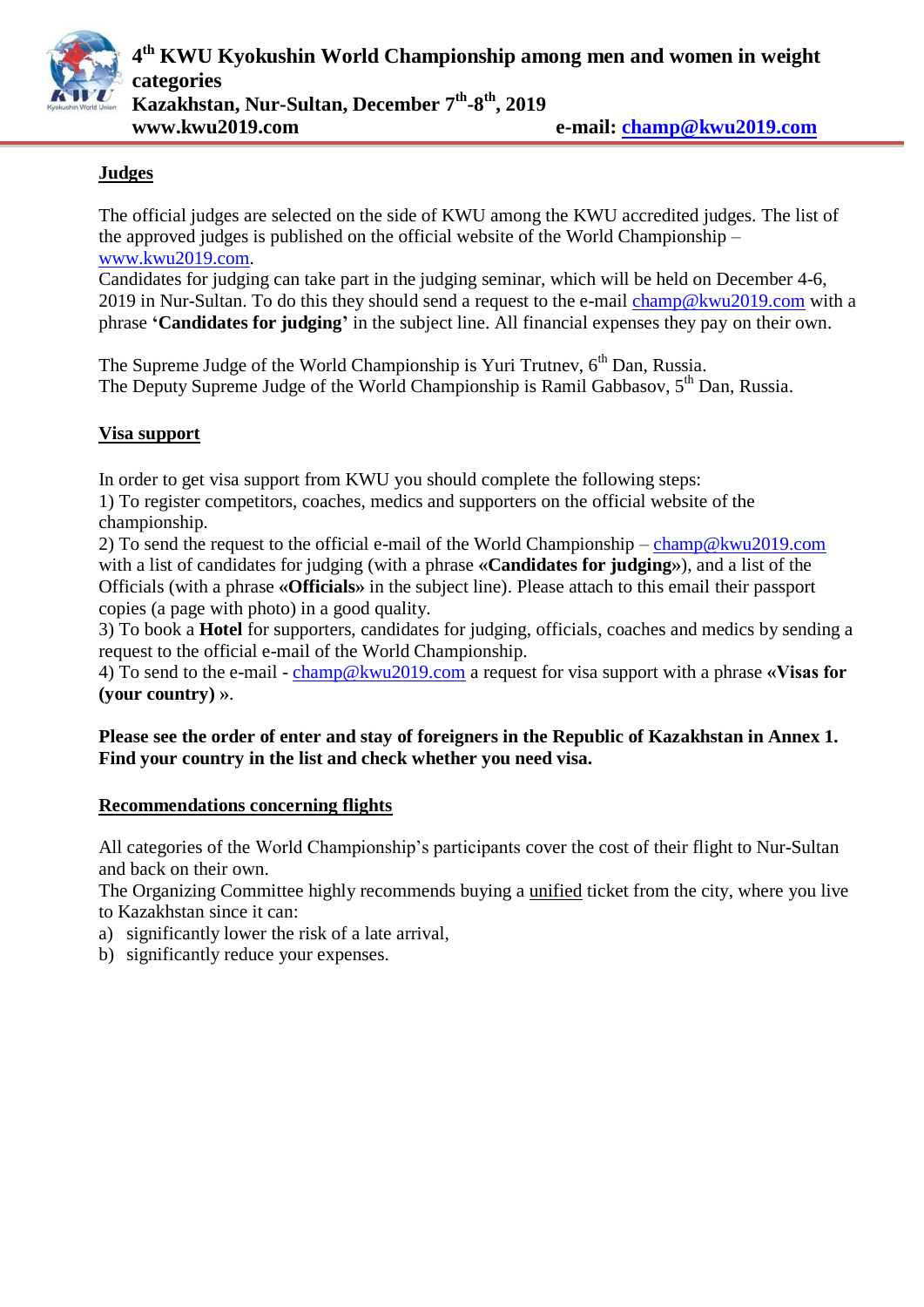

#### **Accommodation**

The accredited hotels of the  $4<sup>th</sup>$  KWU Kyokushin World Championship: "Radisson Hotel, Astana" (Kazakhstan, Nur-Sultan, Saryarka Avenue 4) "Park Inn by Radisson Astana" (Kazakhstan, Nur-Sultan, Saryarka Avenue 8).



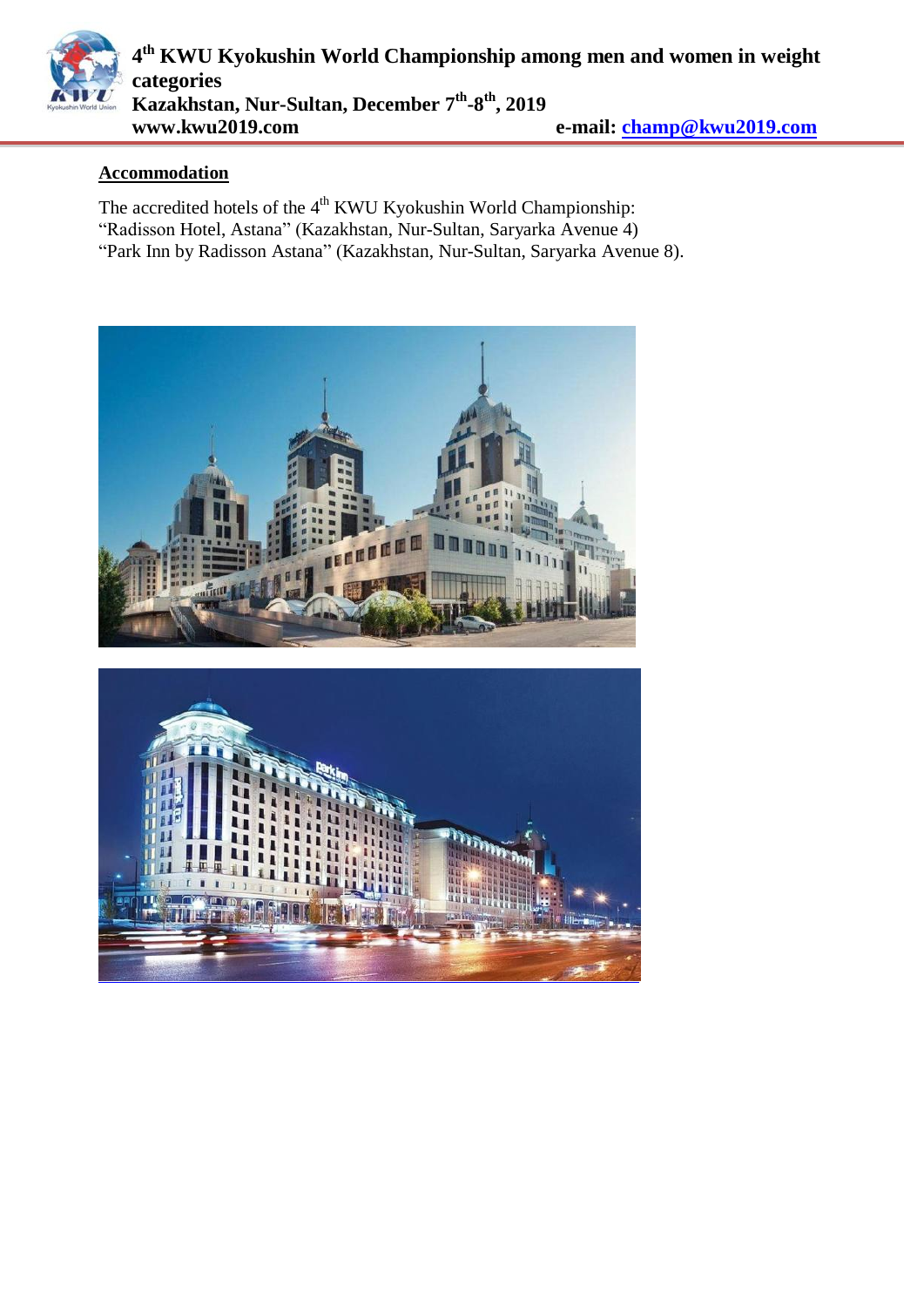

The official hotel for judges is "Astana Marriott Hotel" (Kazakhstan, Nur-Sultan, Dostyk Street 2)



Hotel booking should be made only by sending a request to the e-mail - [champ@kwu2019.com](mailto:champ@kwu2019.com) with a phrase **«Hotels»** in the subject line **not later than 01.11.2019.**

For registered competitors and approved official judges KWU will book the hotel rooms on its own. There is no need to send a request for booking for these categories of participants.

#### **Venue**

Martial Arts Palace "Jekpe-jek" 41 Kabanbai batyr avenue, Esil district, Nur-Sultan, Kazakhstan.

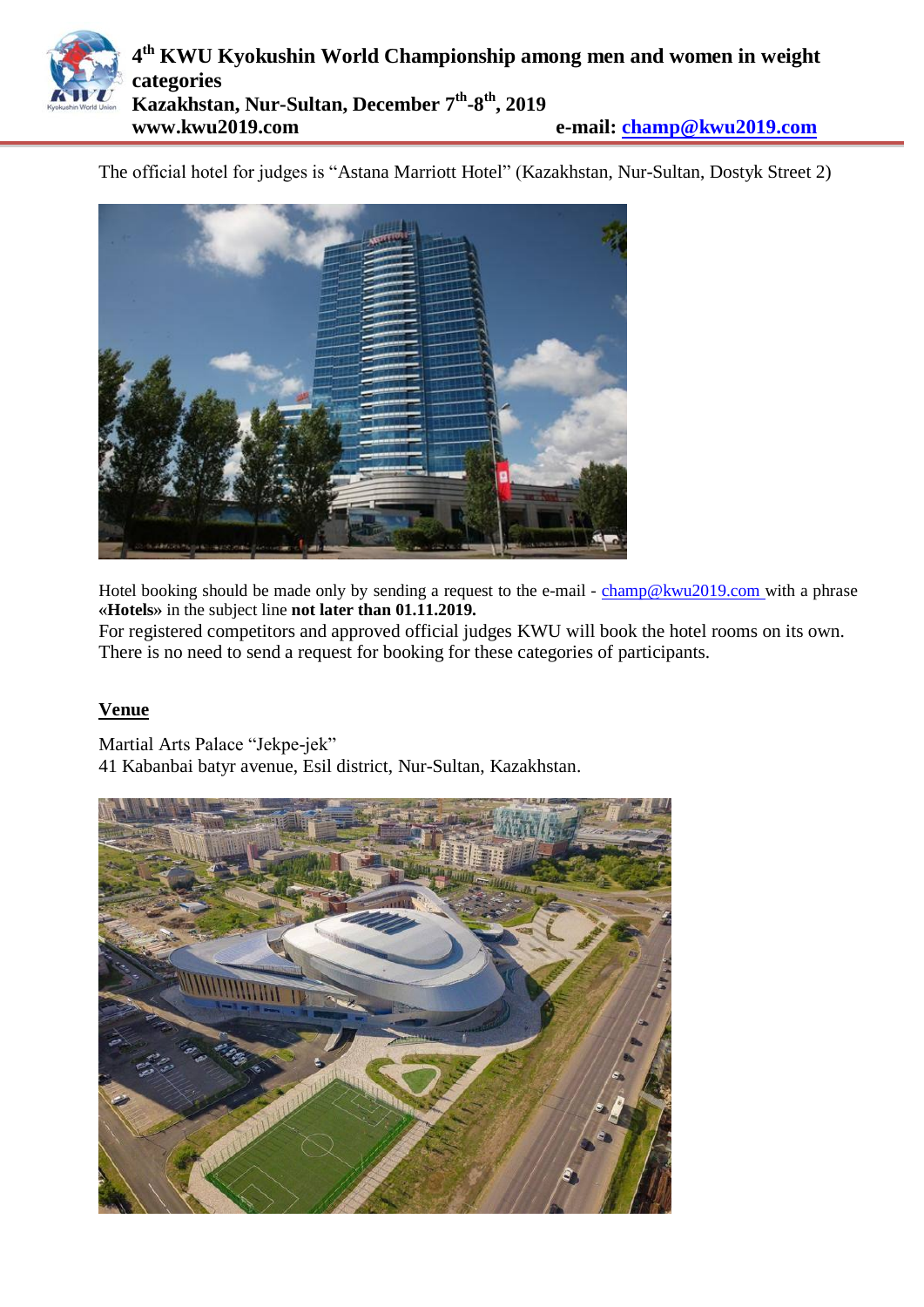

#### **Entrance to the arena**

The competitors will be able to access the warm-up area by presenting their badges. On the second day of the competition those who will not get through to the finals will be offered special spectators' seats, which they can attend with their badges.

Officials, who will be approved by KWU, will get the badges, which will allow them to take seats in the special spectators' sector. **(this option is available only when the official status is confirmed by email** [champ@kwu2019.com.](mailto:champ@kwu2017.com) **)**

Coaches and medics on December,  $7<sup>th</sup>$  will be admitted to the warm-up area with their badges presented.

On December,  $8<sup>th</sup>$  coaches and medics will be admitted to the warm-up area only if the competitor, whom they accompany, fights in the final bouts of the World Championship.

While registering on the website, a coach is required to specify names of the competitors whom he or she will accompany to the tatami. A competitor can be accompanied to the tatami by only one coach, the one who specified the name of this particular competitor in the registration form. Moreover, the names of competitors specified in the registration form will be written on coaches' badges.

Supporters should buy tickets to the arena by sending a request to the e-mail [-champ@kwu2019.com](mailto:champ@kwu2019.com) with a phrase **«Ticket to the arena»** in the subject line.

## **Official information:**

#### **Weight categories**

Men (18 years and older, kumite): 60, 65, 70, 75, 80, 85, 90, 95, 95+ kg. Women (18 years and older, kumite): 50, 55, 60, 65, 70, 70+ kg.

The competitor's age is determined as at the day of going through the credentials committee, which is December 6, 2019.

#### **Conditions of participation and number of competitors from each country**

One competitor from a country is allowed in each weight category. The host country of the KWU World Championship – Kazakhstan is allowed to apply two competitors in each weight category.

Representatives of national federations, who have passed national qualifying tournaments **with calling of all interested groups of Kyokushin** in a particular country at age of 18 years old and above with a style qualification not less than 4th kyu are allowed to participate in the World Championship.

Time and place of holding national qualifying tournaments are determined jointly by representatives of international organizations, listed in the "Members" section on www.kwunion.com.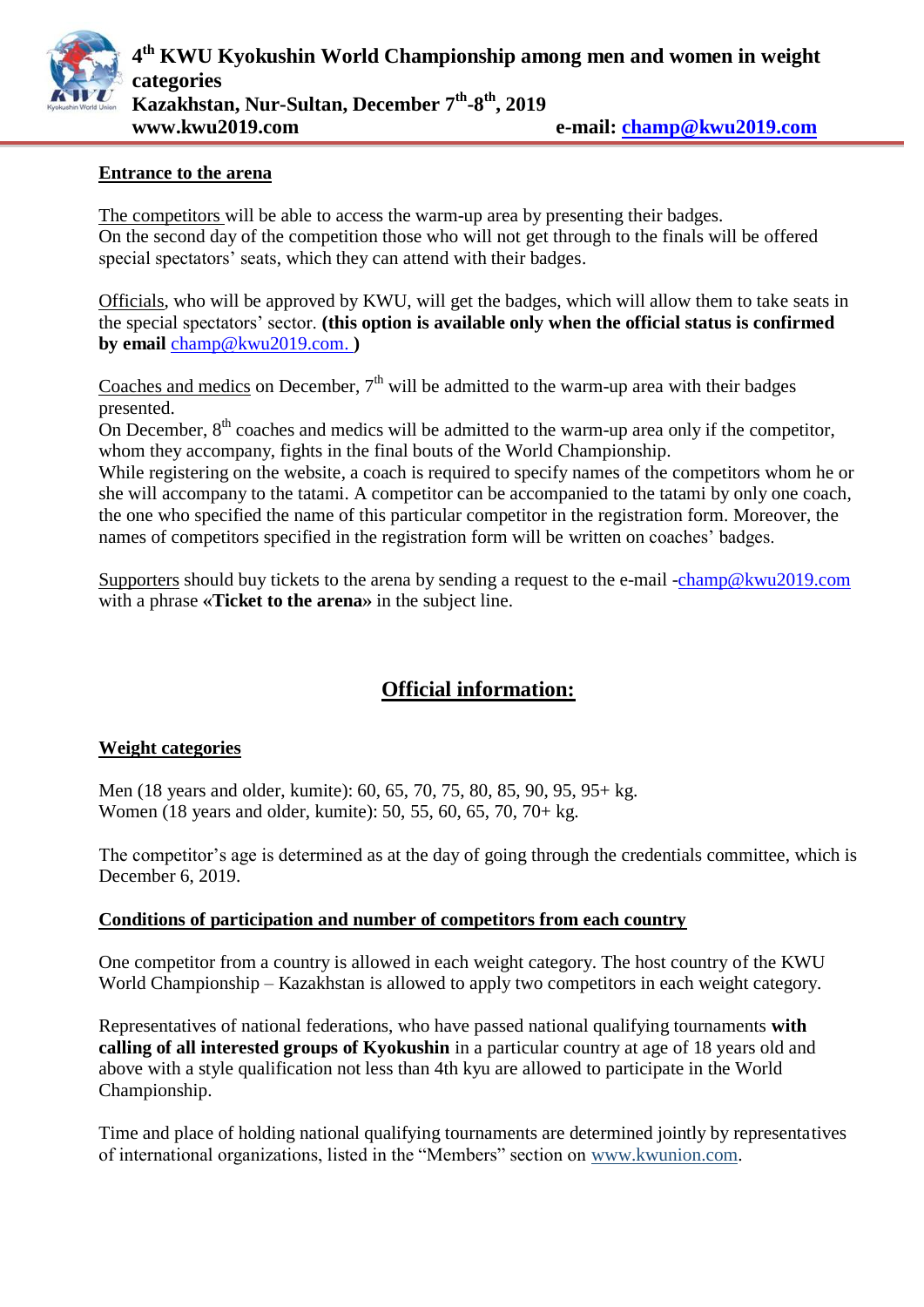

#### **Participation of competitors from WKO Shinkyokushinkai**

The competitors from WKO Shinkyokushinkai, who wish to participate in the 4th KWU Kyokushin World Championship, should contact their Branch Chiefs, who would inform about this request the WKO Shinkyokushinkai Headquarters.

#### **General rules**

The competitions will be held by the rules of KWU, which are published on the official website: [www.kwunion.com](http://www.kwunion.com/)

#### **Conditions of summarizing of the results**

The championship is a single-elimination tournament with elimination of the loosing fighter after one defeat. There will be two  $3^{rd}$  place winners in each weight category (no bouts for the third place).

#### **Prize funds:**

The winners from the  $1<sup>st</sup>$  place to the  $3<sup>rd</sup>$  place will be awarded with the prize fund of the World Championship:  $1<sup>st</sup>$  place  $-3000$  \$  $2<sup>nd</sup>$  place  $-1500$  \$ Two  $3<sup>rd</sup>$  places – 750 \$ each

## **Timeline of events**

| 03.12.2019 (Tuesday)                                                                          | 07.12.2019 (Saturday)                       |  |  |  |  |
|-----------------------------------------------------------------------------------------------|---------------------------------------------|--|--|--|--|
| Arrival of judges                                                                             | 10:00 - Preliminary fights (up to finals)   |  |  |  |  |
| 04.12.2019 (Wednesday)                                                                        | 08.12.2019 (Sunday)                         |  |  |  |  |
| $14:00 - 20:00 -$ Judging seminar                                                             | $16:00 -$ Opening ceremony                  |  |  |  |  |
| 05.12.2019 (Thursday)                                                                         | $16:30 - \text{finals}$                     |  |  |  |  |
| Arrival of competitors, officials, coaches and                                                | $21:00$ – Sayonara Party                    |  |  |  |  |
| country representatives                                                                       | 09.12.2019 (Monday)                         |  |  |  |  |
| $10:00 - 14:00$ – Judging seminar                                                             | Check out from the hotel (before 12 am) and |  |  |  |  |
| 06.12.2019 (Friday)                                                                           | departure                                   |  |  |  |  |
| $09:00 - 17:00$ – Credentials Committee                                                       |                                             |  |  |  |  |
| $10:00 - 14:00$ – Judging seminar                                                             |                                             |  |  |  |  |
| $18:00 - 19:00$ – Common meeting of<br>competitors, judges, organizers and<br>representatives |                                             |  |  |  |  |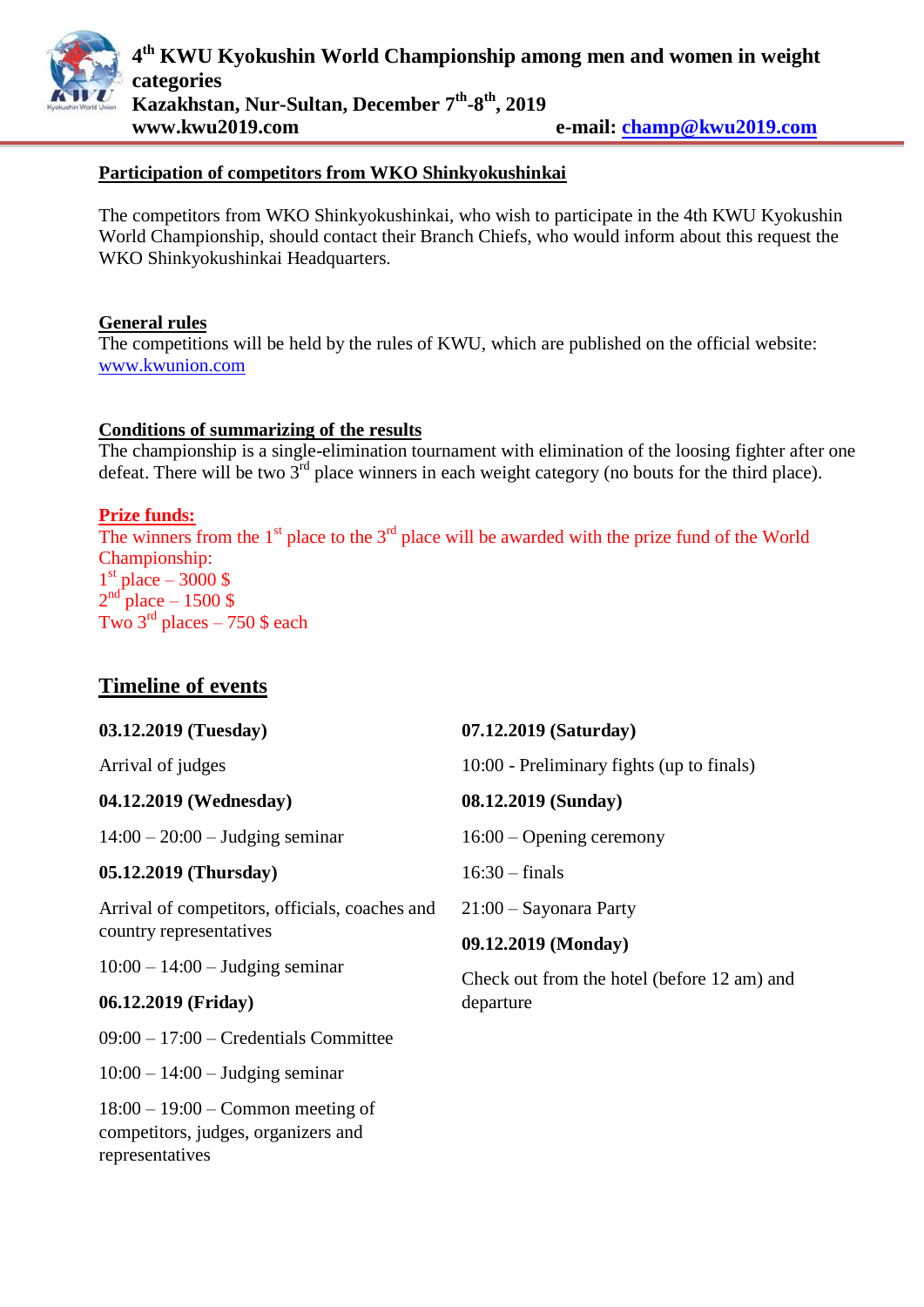

#### **Financial conditions**

The entry fee from competitors will not be charged.

KWU covers the following charges:

- accommodation for the approved KWU judges in twin rooms of the accredited hotel (Full Board) – December,  $3 - 9$ ;

- accommodation for competitors in twin rooms of the accredited hotel (Half Board) – December, 5 – 9;

- lunches for competitors during the days of the tournament – December 7-8.

- transfer for competitors and the approved KWU judges from the airport Nur-Sultan to the hotel and from the hotel to the airport Nur-Sultan.

#### **Anti-doping control**

The prize-winners from the  $1<sup>st</sup>$  to the  $3<sup>rd</sup>$  places will have to go through the doping test in accordance with the rules of the World Anti-Doping Agency (WADA). General amount of the samples, which will be taken  $-60$ .

Organizing committee – [champ@kwu2019.com,](mailto:champ@kwu2019.com) +7-495-640-23-63